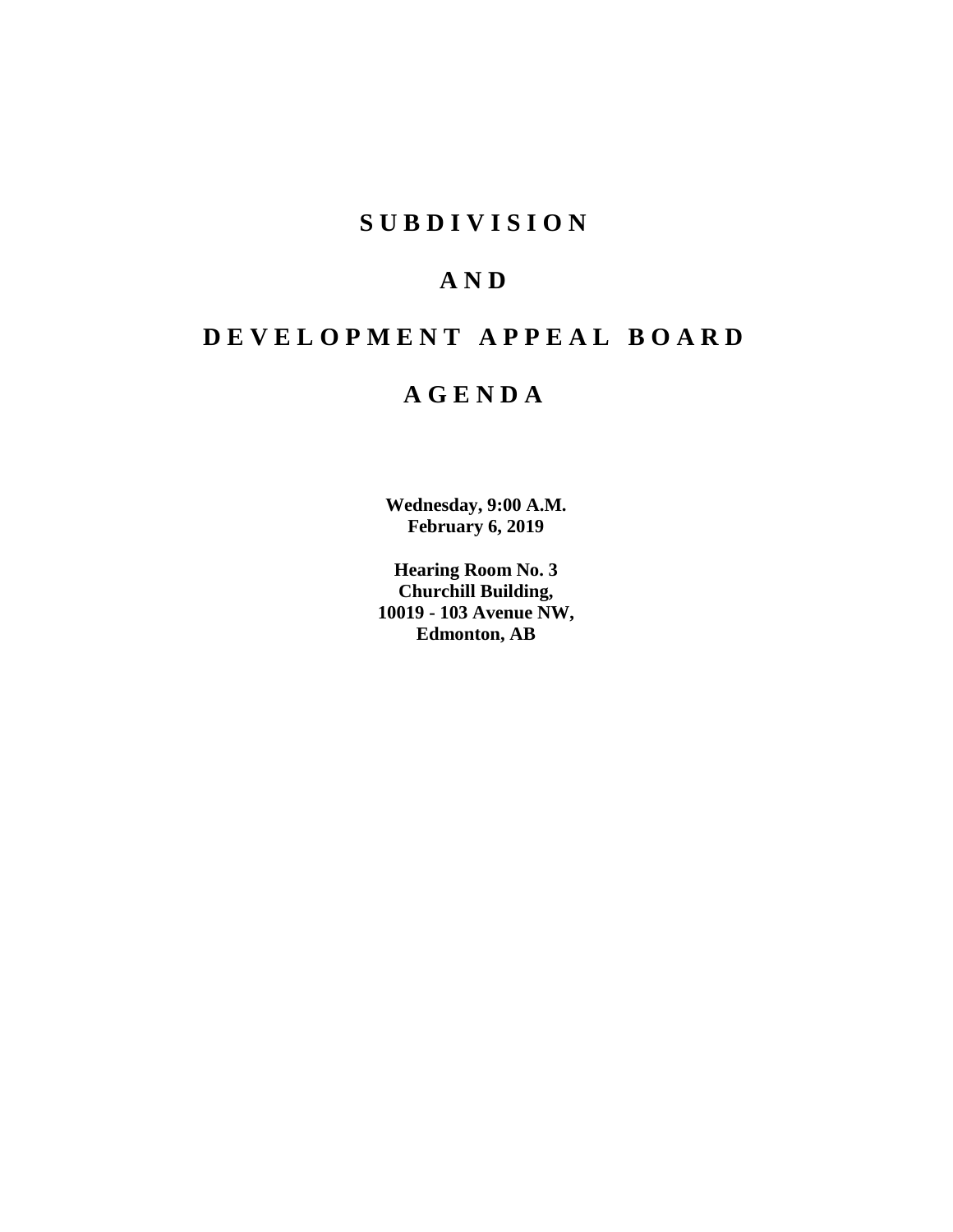# **SUBDIVISION AND DEVELOPMENT APPEAL BOARD HEARING ROOM NO. 3**

| 9:00 A.M. | $SDAB-D-19-015$ | Construct two General Industrial Use buildings<br>and to construct exterior alterations (vehicular<br>access and retention pond) and to operate a<br>General Industrial Use (temporary seacan<br>storage) |
|-----------|-----------------|-----------------------------------------------------------------------------------------------------------------------------------------------------------------------------------------------------------|
|           |                 | 10831 - 231 Street NW<br>Project No.: 286337282-001                                                                                                                                                       |
| NOTE:     |                 | Unless otherwise stated, all references to "Section numbers" refer to<br>the authority under the Edmonton Zoning Bylaw 12800.                                                                             |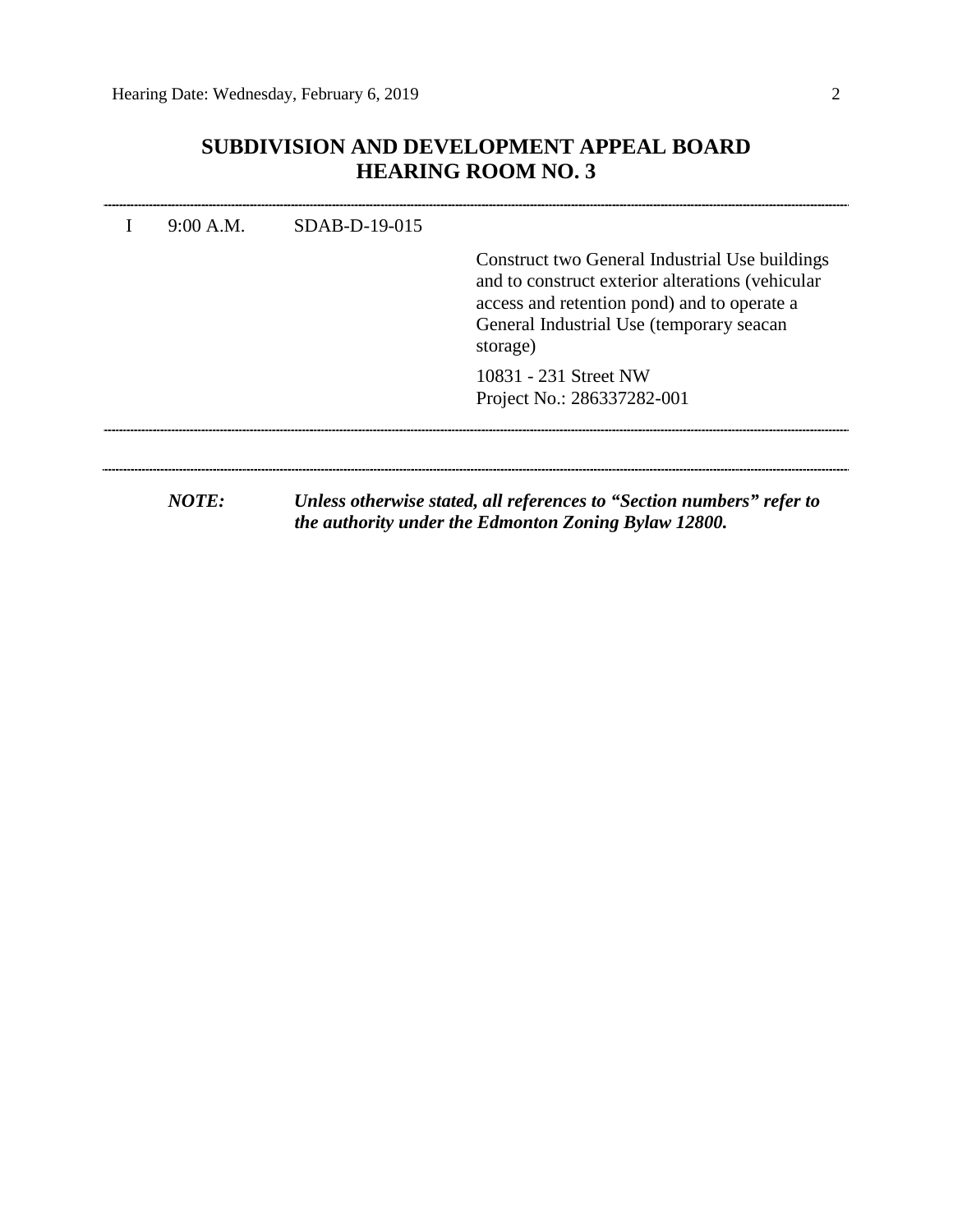**ITEM I: 9:00 A.M. FILE: SDAB-D-19-015** 

# AN APPEAL FROM THE DECISION OF THE DEVELOPMENT OFFICER BY AN ADJACENT PROPERTY OWNER APPELLANT 1: APPELLANT 2: APPLICATION NO.: 286337282-001 APPLICATION TO: Construct two General Industrial Use buildings and to construct exterior alterations (vehicular access and retention pond) and to operate a General Industrial Use (temporary seacan storage) DECISION OF THE DEVELOPMENT AUTHORITY: Approved with Notices DECISION DATE: December 13, 2018 DATE OF APPEAL (APPELLANT 1): January 9, 2019 DATE OF APPEAL (APPELLANT 2): January 10, 2019 RESPONDENT: ADDRESS OF RESPONDENT: 10831 - 231 Street NW MUNICIPAL DESCRIPTION OF SUBJECT PROPERTY: 10831 - 231 Street NW LEGAL DESCRIPTION: Plan 0627961 Blk 1 Lot 6 ZONE: IM Medium Industrial Zone OVERLAY: N/A STATUTORY PLAN: Winterburn Industrial ASP

# *Grounds for Appeal*

APPELLANT 1, Owen Van Every, provided the following reasons for appealing the decision of the Development Authority: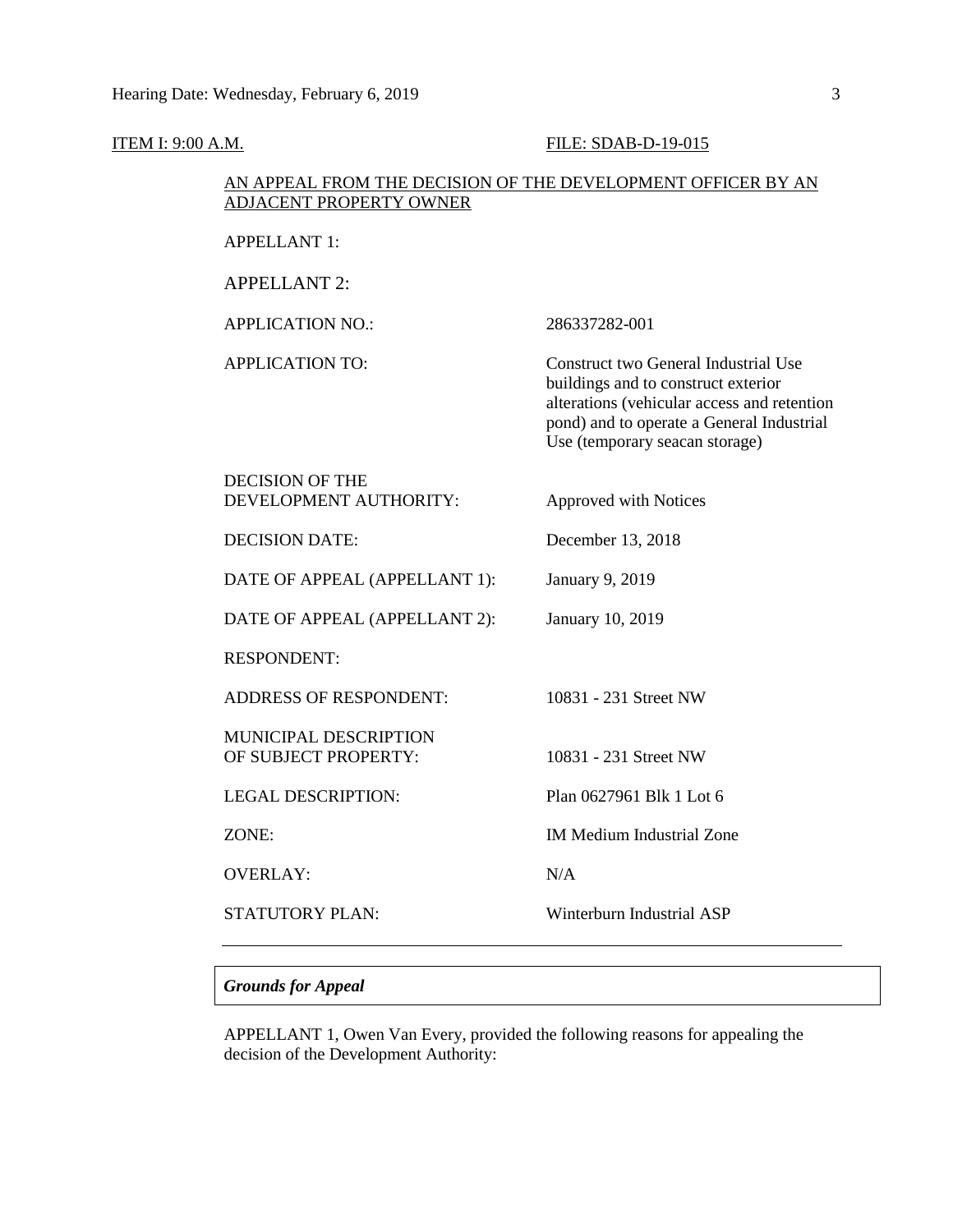I do not want containers in my back yard. They stack anywhere from 4 to 5 high. They operate 7 days a week. Listening to banging and clanging and beeping from the equipment sounding area from 6 in the morning till night time 7 days a week and we the people that live there in the mobile home park do not want it.

APPELLANT 2, 564573 Albert Ltd, o/a Westview Village MHC, provided the following reasons for appealing the decision of the Development Authority:

We are retained by the 564573 Alberta Ltd. operating as Westview Village MHC to appeal the Development Permit granted for City File # 286337282-001 to the Edmonton Subdivision and Development Appeal Board, which Class B Development Permit was approved by the City of Edmonton to the Applicant for the lands located at 10831-231 Street, Edmonton on December 14, 2018.

The legal description of the subject lands are as follows:

Plan 0627961 Block 1 Lot 6

(the "Lands")

The reasons for the appeal are as follows:

- 1. The development authority varied the requirements of the Land Use Bylaw in issuing the Development Permit for the permitted use of a temporary storage facility is a permitted use in accordance with Edmonton Zoning Bylaw 12800 for Medium Industrial Zone (the "IM zoning"). The Development Authority erred in approving the Development Permit as the proposed development unduly and materially impacts the residential use and is not in compliance with the Winterburn Industrial Area Structure Plan (the "Winterburn ASP").
- 2. Westview Village Manufactured Homes Community (the "Westview Village") is a 1061 unit manufactured home community located adjacent to the Lands. According to the 2009 Municipal Census, Westview Village had a population of approximately 2,331.
- 3. The Winterburn ASP contains Policy 3.3.3 for properties adjacent to Westview Village. Policy 3.3.3. addresses the visual impact of medium industrial lands adjacent to Westview village. Policy 3.3.3 was specifically amended by bylaw 17427 to provide as follows:

A 6 m wide landscaped buffer will be established at the Development Permit stage through the use of a 2.4 m high coniferous tree planting at 4.5 m spacing and a 1.8 m high chain link fence with visual screening vinyl strips.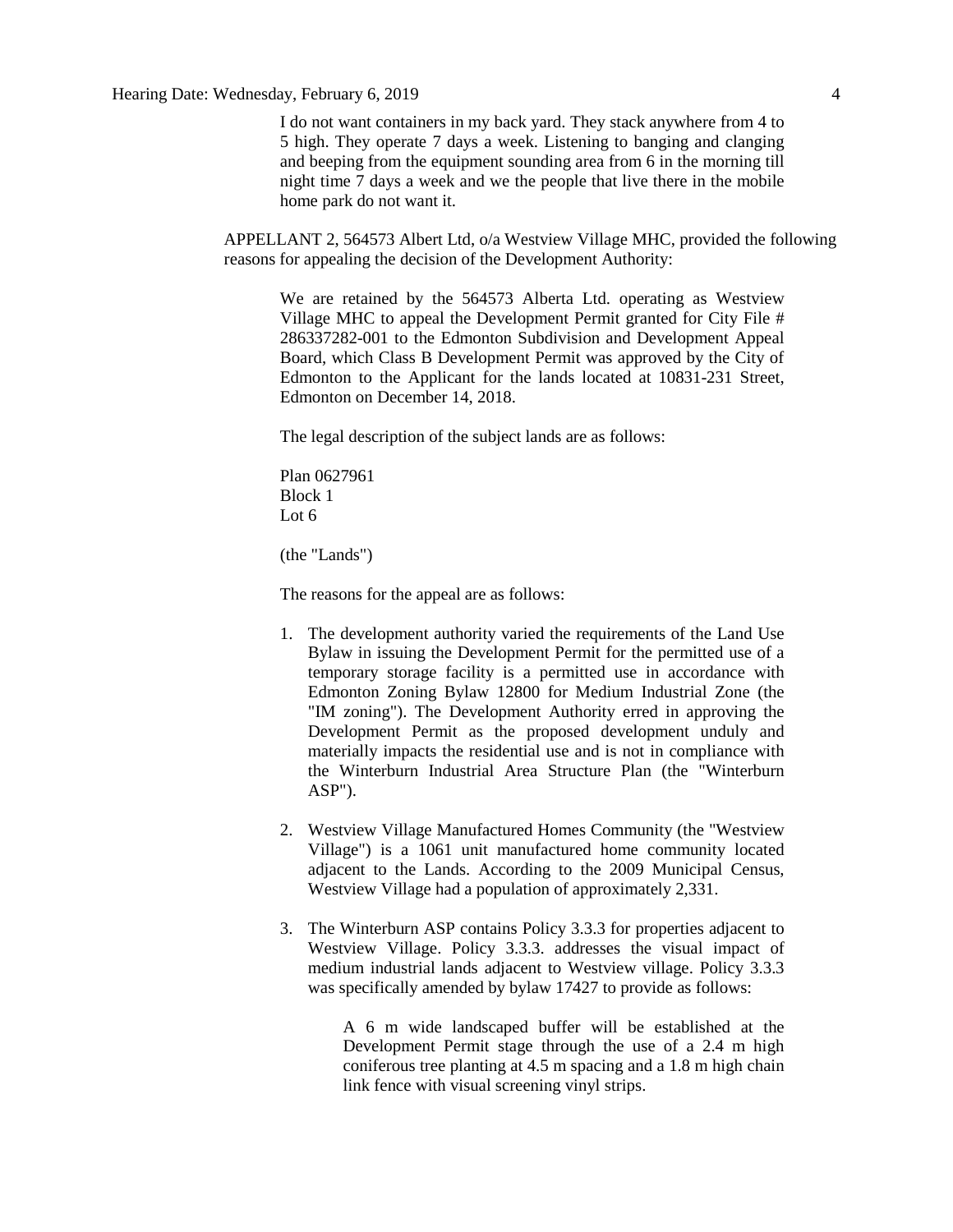3. The Development Authority erred in approving the Development Permit and erred in granting the variance as both are inconsistent with the objective of Policy 3.3.3 of the Winterburn ASP, which is to:

> To limit impacts on the existing Westview Village residential from surrounding industrial and commercial land uses.

- 4. The approval allows for tree planting in the buffer zone along the west edge of Westview Village at a density below what is required by Policy 3.3.3. of the Winterburn ASP; ultimately allowing a development that is incompatible with the neighboring residential use of Westview Village.
- 5. The granting of a development permit for temporary storage should be accompanied by a restriction as to the maximum height of the items stored on the Lands.
- 6. Alternatively, if the maximum height of the stored items is to be set by the IM zoning, the one hundred and eighty (180) meters approved buffer area is inconsistent and offends the neighboring use of Westview Village. A greater buffer zone is necessary, if the Development Permit does not provide for a maximum height of the stored items.
- 7. There are currently sea containers being stacked and stored on the lands. Some of the stacks are five to six (5-6) sea containers in height.
- 9. The requirements of Policy 3.3.3 of the Winterburn ASP have not been abided by, as there has not been a six (6) meter landscape buffer established on the Lands and there have been no coniferous trees planted on the Lands.
- 10. Alternatively, if there have been trees planted on the Lands, the trees have been planted in a matter that is insufficient to satisfy the requirements of Policy 3.3.3 of the Winterburn ASP.
- 11. Furthermore, there has not been a 1.8 meter high chain link fence with visual screening strips constructed, installed, or placed on the Lands as required by the Winterburn ASP. At the current time there is no fence around the Lands.
- 12. The Development Authority erred in approving the Development Permit with a variance without requiring additional landscaping regulations pursuant to Section 55.6 of the IM zoning bylaw. Section 55.7(a) allows for the Development Officer to require additional landscaping to what is specified in Section 55 of the IM zoning bylaw. As Westview Village is an adjacent property, approval of the proposed use would result in an undesirable impact to Westview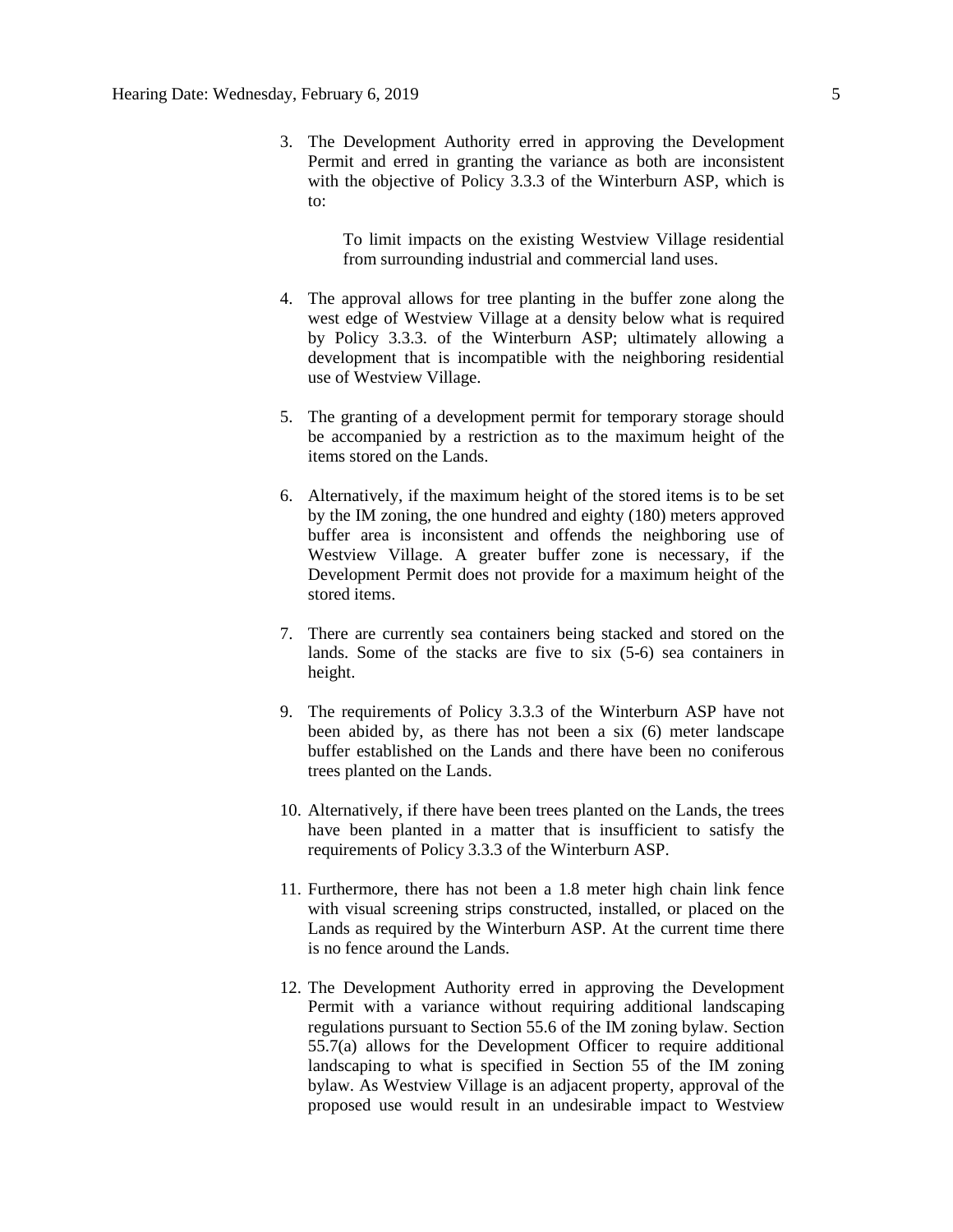Village due to, but not limited to, poor appearance, excessive noise, light, and dust. The residential use of the adjacent Westview Village should have warranted the Development Officer to require additional and extensive landscaping of the Lands being used as a medium industrial use. Furthermore, it would be unreasonable and inappropriate to grant the approval of a proposed development without consultation with a qualified landscape professional.

- 13. The IM zoning bylaw clearly contemplates the potential concerns medium industrial use will have on neighboring properties. The current situation is the extreme end of the spectrum with medium industrial use occurring adjacent to an established residential use.
- 14. The approved proposed development does not accord with the policy considerations. Setting a maximum height of the items being stored and requiring a buffer area in excess of the one hundred and eighty (180) meters would be necessary to achieve the objective of Policy 3.3.3 in the Winterburn ASP.
- 15. We also seek to appeal based on any other issues, including but not limited to, variances, requirements or non-compliance that we identify once we have had an opportunity to review the Development Permit and accompanying documentation.
- 16. In approving the proposed development, the Development Authority did not comply with the purpose and objectives of the Winterburn ASP and the policy considerations established in the IM zoning, including limiting the impacts on Westview Village from the surrounding industrial and commercial land uses.
- 17. The Subdivision and Appeal Board is required to comply with the Winterburn ASP.

#### *General Matters*

#### **Appeal Information:**

The *Municipal Government Act*, RSA 2000, c M-26 states the following:

### **Grounds for Appeal**

**685(2)** In addition to an applicant under subsection (1), any person affected by an order, decision or development permit made or issued by a development authority may appeal to the subdivision and development appeal board.

#### **Appeals**

**686(1)** A development appeal to a subdivision and development appeal board is commenced by filing a notice of the appeal, containing reasons, with the board,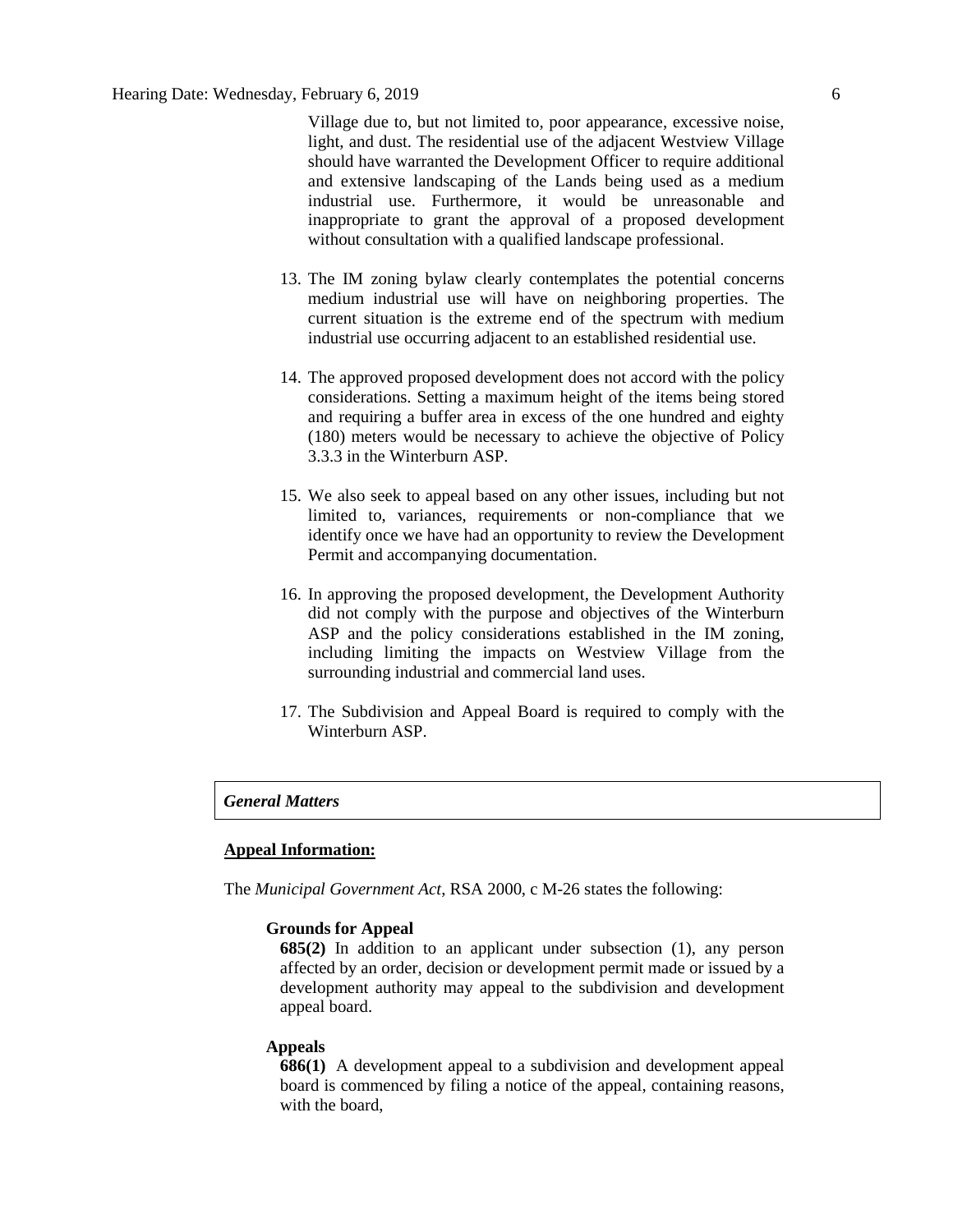(b) in the case of an appeal made by a person referred to in section 685(2), within 21 days after the date on which the notice of the issuance of the permit was given in accordance with the land use bylaw.

### **Hearing and Decision**

**687(3)** In determining an appeal, the subdivision and development appeal board

…

…

- (a.1) must comply with the land use policies;
- (a.2) subject to section 638, must comply with any applicable statutory plans;
- (a.3) subject to clauses (a.4) and (d), must comply with any land use bylaw in effect;
- (a.4) must comply with the applicable requirements of the regulations under the Gaming, Liquor and Cannabis Act respecting the location of premises described in a cannabis licence and distances between those premises and other premises;
	- …
	- (c) may confirm, revoke or vary the order, decision or development permit or any condition attached to any of them or make or substitute an order, decision or permit of its own;
	- (d) may make an order or decision or issue or confirm the issue of a development permit even though the proposed development does not comply with the land use bylaw if, in its opinion,
		- (i) the proposed development would not
			- (A) unduly interfere with the amenities of the neighbourhood, or
			- (B) materially interfere with or affect the use, enjoyment or value of neighbouring parcels of land,

and

(ii) the proposed development conforms with the use prescribed for that land or building in the land use bylaw.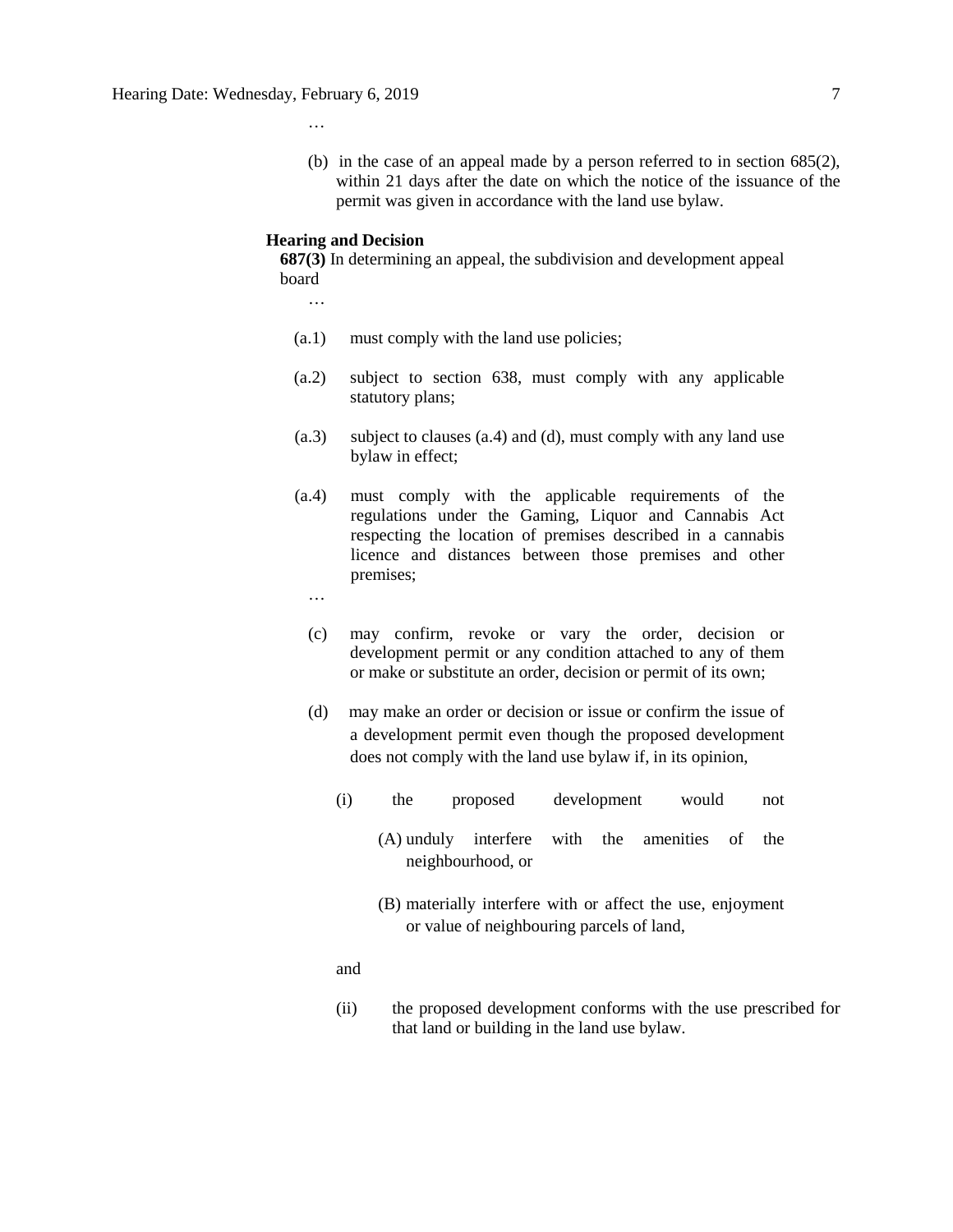#### **General Provisions from the** *Edmonton Zoning Bylaw:*

# Section 420.1 states that the **General Purpose** of the **IM Medium Industrial Zone** is:

to provide for manufacturing, processing, assembly, distribution, service and repair Uses that carry out a portion of their operation outdoors or require outdoor storage areas. Any nuisance associated with such Uses should not generally extend beyond the boundaries of the Site. This Zone should normally be applied on the interior of industrial areas adjacent to collector and local industrial public roadways such that Uses are separated from any adjacent residential areas by a higher quality Industrial or Commercial Zone.

Under section 420.2(6), **General Industrial Uses** is a **Permitted Use** in the IM Medium Industrial Zone.

#### Section 7.5(3) states:

**General Industrial Uses** means development used principally for one or more of the following activities:

- a. the processing of raw materials;
- b. the making, manufacturing or assembling of semi-finished or finished goods, products or equipment;
- c. the cleaning, servicing, repairing or testing of materials, goods and equipment normally associated with industrial or commercial businesses or cleaning, servicing and repair operations to goods and equipment associated with personal or household use, where such operations have impacts that would make them incompatible in Nonindustrial Zones;
- d. the storage or transshipping of materials, goods and equipment;
- e. the distribution and sale of materials, goods and equipment to institutions or industrial and commercial businesses for their direct use or to General Retail Stores or other sales Uses defined in this Bylaw for resale to individual customers; or
- f. the training of personnel in general industrial operations.

This Use includes vehicle body repair and paint shops and Cannabis Production and Distribution licensed and operating pursuant to provincial or federal legislation. This Use does not include Major Impact Utility Services and Minor Impact Utility Services or the preparation of food and beverages for direct sale to the public.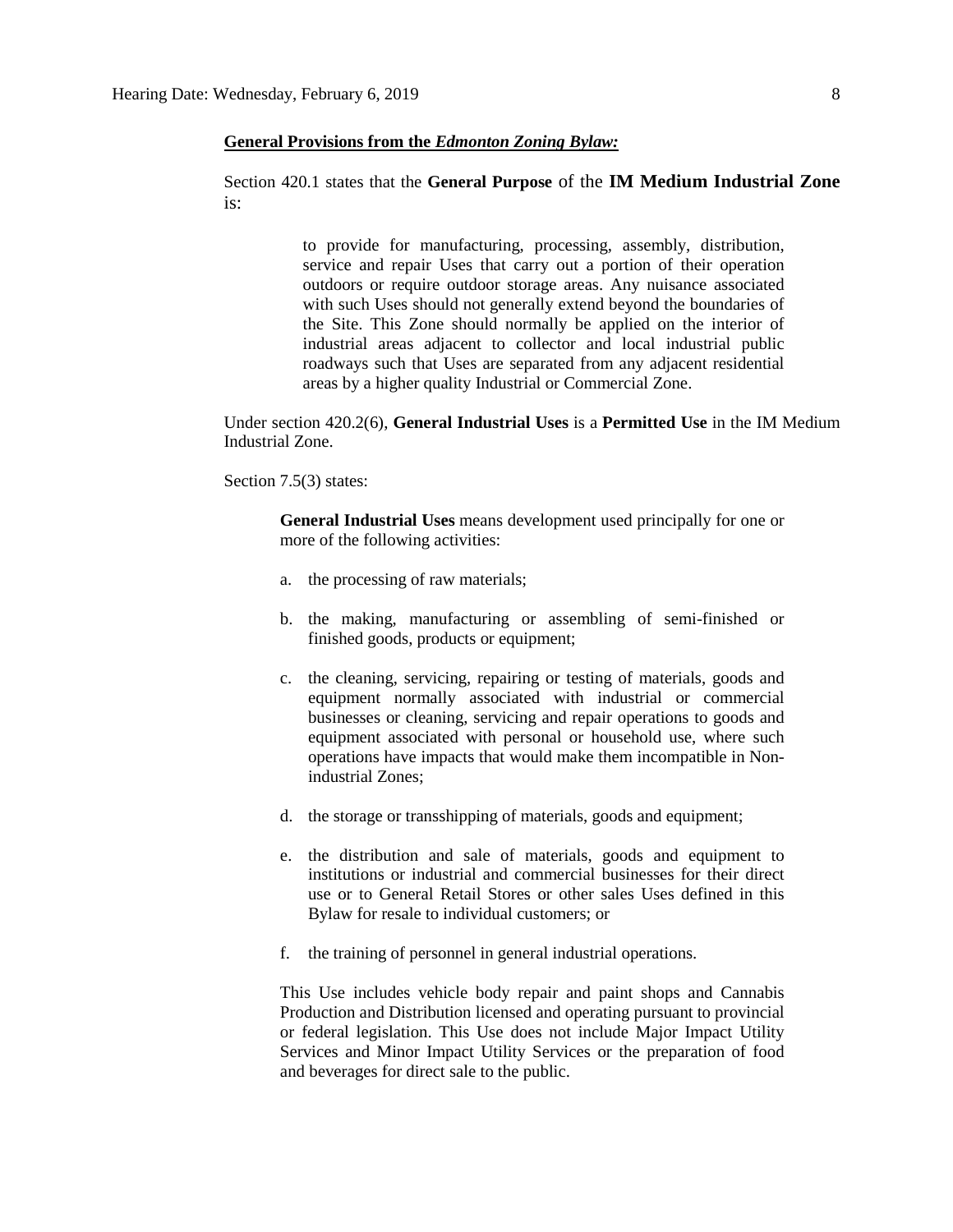### *Landscaping*

Section 55.3(c) provides as follows:

### **55.3 General Planting Requirements**

1. Unless otherwise specified in this Bylaw, Landscaping shall be provided in accordance with the following:

…

c. new trees and shrubs shall be provided on the following basis:

- i. the proportion of deciduous to coniferous trees and shrubs shall be approximately 50:50;
- ii. approximately 50% of required deciduous trees shall be minimum of 50 mm Caliper and approximately 50% shall be a minimum 70 mm Caliper;
- iii. approximately 75% of required coniferous trees shall be a minimum of 2.5 m in Height and approximately 25% shall be a minimum of 3.5 m in Height; and
- iv. minimum shrub size shall be 300 mm in Height for deciduous and a spread of 450 mm for coniferous;

### **Development Officer's Determination**

Landscaping - The proportion of deciduous to coniferous trees and shrubs is 0:100, instead of 50:50 (Section 55.3(c))

# Notice to Applicant/Appellant

Provincial legislation requires that the Subdivision and Development Appeal Board issue its official decision in writing within 15 days of the conclusion of the hearing.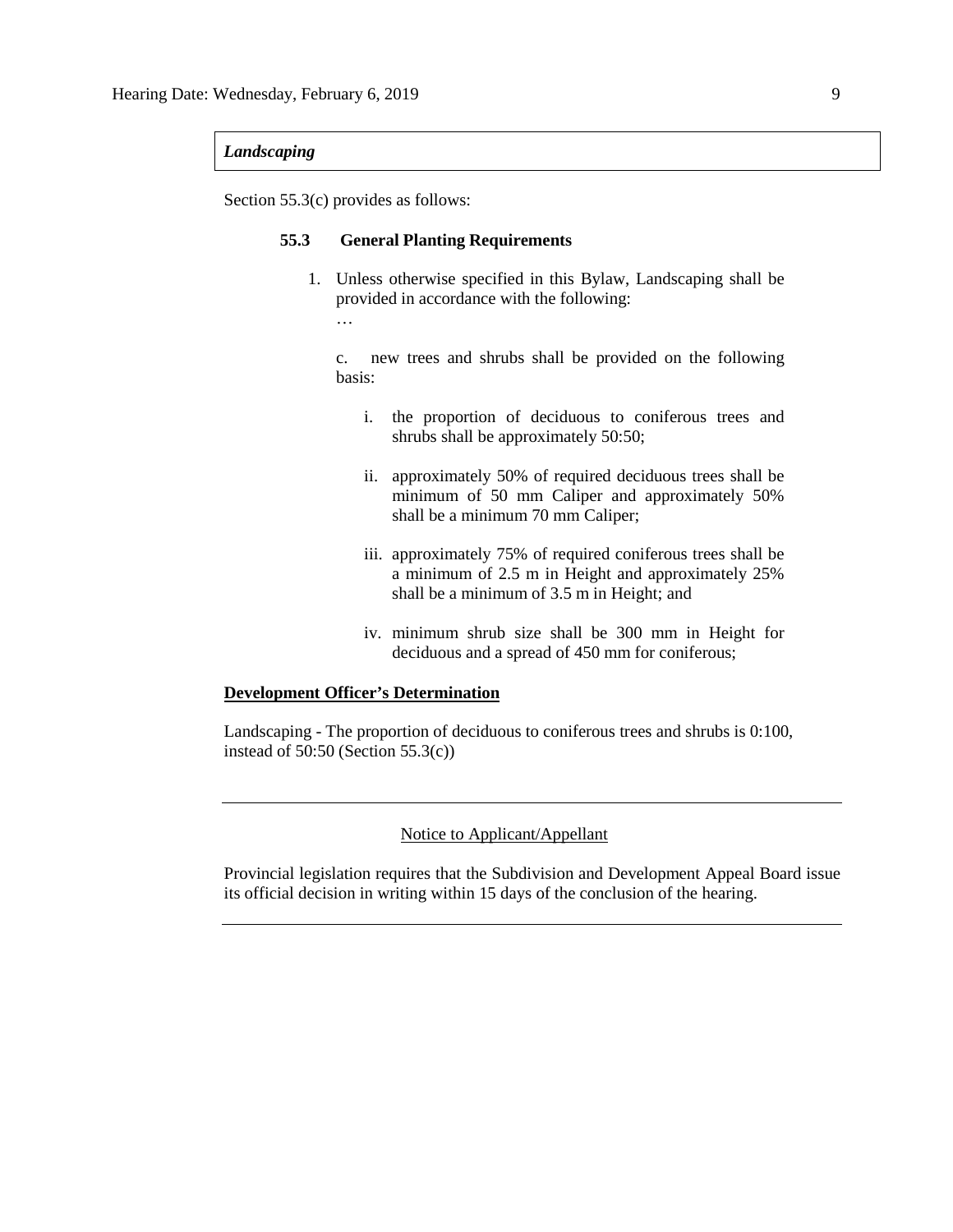| <b>Imonton</b>                                                                                | Project Number: 286337282-001<br><b>Application Date:</b><br>JUN 29, 2018<br>Printed:<br>January 10, 2019 at 9:23 AM<br>Page:<br>$1$ of $4$ |
|-----------------------------------------------------------------------------------------------|---------------------------------------------------------------------------------------------------------------------------------------------|
|                                                                                               | <b>Major Development Permit</b>                                                                                                             |
| the limitations and conditions of this permit, of the Edmonton Zoning Bylaw 12800 as amended. | This document is a record of a Development Permit application, and a record of the decision for the undertaking described below, subject to |
| Applicant                                                                                     | Property Address(es) and Legal Description(s)<br>10831 - 231 STREET NW                                                                      |
|                                                                                               | Plan 0627961 Blk 1 Lot 6                                                                                                                    |
| <b>Scope of Permit</b><br>operate a General Industrial Use (temporary seacan storage).        | To construct two General Industrial Use buildings and to construct exterior alterations (vehicular access and retention pond) and to        |
| <b>Permit Details</b>                                                                         |                                                                                                                                             |
| Class of Permit: Class B<br>Gross Floor Area (sq.m.):                                         | <b>Contact Person:</b><br>Lot Grading Needed?: Y                                                                                            |
| New Sewer Service Required: Y<br>Site Area (sq. m.): 97703                                    | NumberOfMainFloorDwellings:<br>Stat. Plan Overlay/Annex Area: (none)                                                                        |
| I/We certify that the above noted details are correct.<br>Applicant signature:                |                                                                                                                                             |
| <b>Development Permit Decision</b><br>Approved                                                |                                                                                                                                             |
| Issue Date: Dec 13, 2018 Development Authority: KIM, JENNIFER                                 |                                                                                                                                             |
|                                                                                               |                                                                                                                                             |
|                                                                                               |                                                                                                                                             |
|                                                                                               |                                                                                                                                             |
|                                                                                               |                                                                                                                                             |
|                                                                                               |                                                                                                                                             |
|                                                                                               |                                                                                                                                             |
|                                                                                               |                                                                                                                                             |
|                                                                                               |                                                                                                                                             |
|                                                                                               |                                                                                                                                             |
|                                                                                               |                                                                                                                                             |
|                                                                                               |                                                                                                                                             |
|                                                                                               |                                                                                                                                             |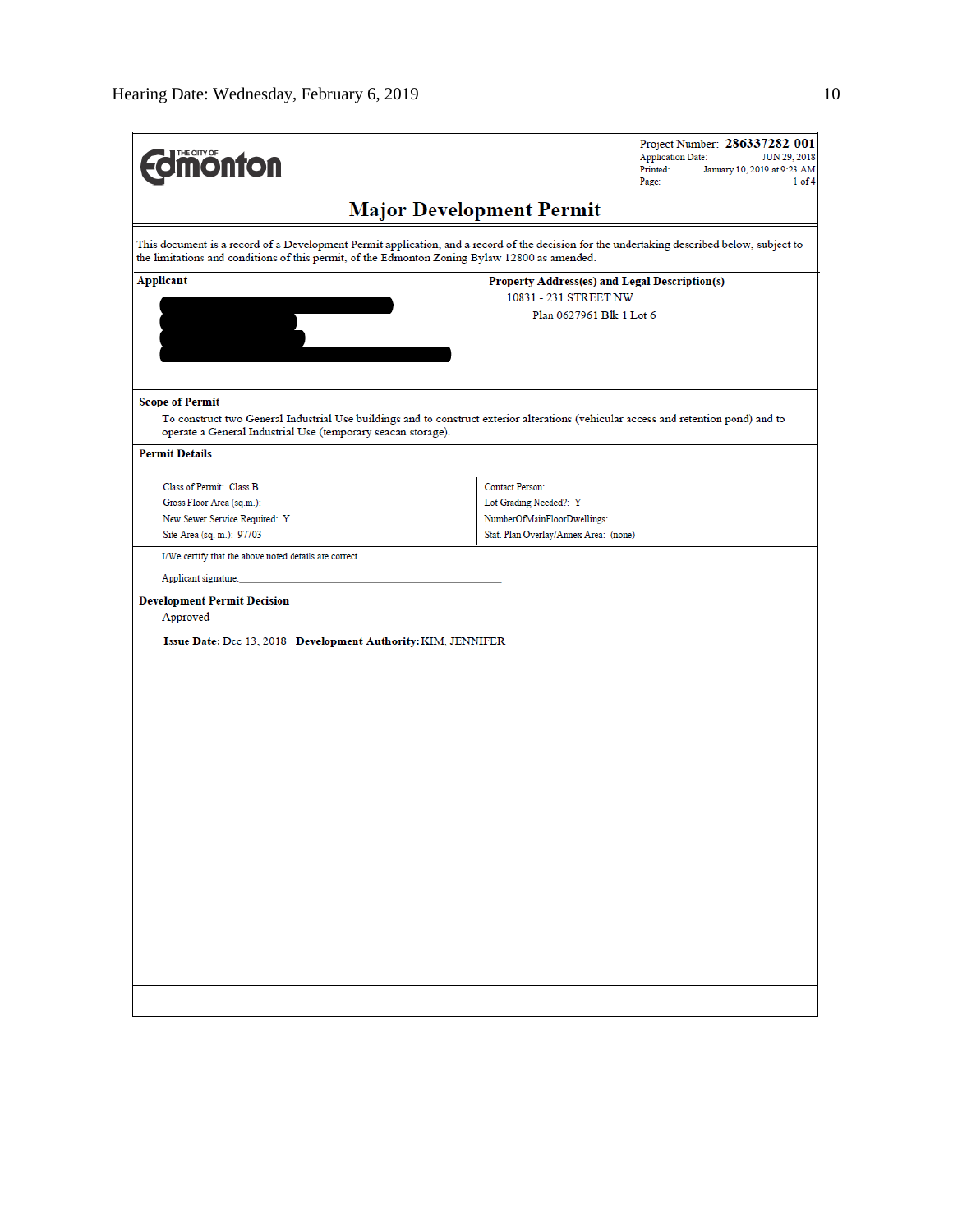| <b><i><u><u><b>MONTON</b></u></u></i></b>                                                                                                                                                                                                                                                                                                                                                                                                                                                                                                                                                                                                                          | Project Number: 286337282-001<br><b>Application Date:</b><br>JUN 29, 2018<br>Printed:<br>January 10, 2019 at 9:23 AM<br>Page:<br>$2$ of $4$ |
|--------------------------------------------------------------------------------------------------------------------------------------------------------------------------------------------------------------------------------------------------------------------------------------------------------------------------------------------------------------------------------------------------------------------------------------------------------------------------------------------------------------------------------------------------------------------------------------------------------------------------------------------------------------------|---------------------------------------------------------------------------------------------------------------------------------------------|
| <b>Major Development Permit</b>                                                                                                                                                                                                                                                                                                                                                                                                                                                                                                                                                                                                                                    |                                                                                                                                             |
| <b>Subject to the Following Conditions</b><br>NOTE: This Development Permit is NOT valid until the Notification Period expires in accordance to Section 21.1. (Section 17.1)                                                                                                                                                                                                                                                                                                                                                                                                                                                                                       |                                                                                                                                             |
| 1) PRIOR TO THE RELEASE OF DRAWINGS FOR BUILDING PERMIT REVIEW, the applicant/owner must enter into a<br>servicing agreement to pay the development assessments listed below. The applicant/owner should contact Steve Jensen at 780-944-<br>7673, upon issuance of the Development Permit, and when he/she is ready to initiate the servicing agreement and make payment.<br>The following is for information purposes, and the rates shown are for the year 2018. The final payment amounts will be based on<br>the prevailing rates at the time the applicant/owner pays and enters into a servicing agreement.                                                 |                                                                                                                                             |
| For the current DP#286337282-001 the assessment area is 2.618 ha. The assessment area is obtained from the drawings submitted<br>with Application for Mayor Development Permit. The remaining area of 7.1523 ha (9.7703 ha – 2.618 ha) will be assessed at future<br>application of subdivision, development permit or servicing connection application.                                                                                                                                                                                                                                                                                                           |                                                                                                                                             |
| 2) PRIOR TO THE RELEASE OF DRAWINGS FOR BUILDING PERMIT REVIEW, the applicant or property owner shall pay a<br>Lot Grading Fee of \$2,266.71                                                                                                                                                                                                                                                                                                                                                                                                                                                                                                                       |                                                                                                                                             |
| 3) PRIOR TO THE RELEASE OF DRAWINGS FOR BUILDING PERMIT REVIEW, the applicant or property owner shall pay an<br>SSTC Fee of \$21,331.46                                                                                                                                                                                                                                                                                                                                                                                                                                                                                                                            |                                                                                                                                             |
| 4) PRIOR TO THE RELEASE OF DRAWINGS FOR BUILDING PERMIT REVIEW, the applicant or property owner shall pay a<br>Development Permit Inspection Fee of \$510.00                                                                                                                                                                                                                                                                                                                                                                                                                                                                                                       |                                                                                                                                             |
| 5) The development shall be constructed in accordance with the stamped and approved drawings.                                                                                                                                                                                                                                                                                                                                                                                                                                                                                                                                                                      |                                                                                                                                             |
| 6) All access locations and curb crossings shall have the approval of Transportation Services. Reference Section 53(1):                                                                                                                                                                                                                                                                                                                                                                                                                                                                                                                                            |                                                                                                                                             |
| 7) All required parking and loading facilities shall only be used for the purpose of accommodating the vehicles of clients,<br>customers, employees, members, residents or visitors in connection with the building or Use for which the parking and loading<br>facilities are provided, and the parking and loading facilities shall not be used for driveways, access or egress, commercial repair<br>work, display, sale or storage of goods of any kind. (Reference Section 54.1.c)                                                                                                                                                                            |                                                                                                                                             |
| 8) Any outdoor lighting for any development shall be located and arranged so that no direct rays of light are directed at any<br>adjoining properties, or interfere with the effectiveness of any traffic control devices. (Reference Section 51)                                                                                                                                                                                                                                                                                                                                                                                                                  |                                                                                                                                             |
| 9) Landscaping shall be in accordance with the approved landscaping plan and Section 55 of the Zoning Bylaw, to the satisfaction<br>of the Development Officer. Any changes to an approved Landscape Plan require the approval of the Development Officer prior to<br>the Landscaping being installed. Landscaping shall be maintained in a healthy condition for a minimum of 24 months after the<br>landscaping has been installed, to the satisfaction of the Development Officer. A Guaranteed Landscaping Security shall be<br>provided to the City of Edmonton at the time of Development Permit Inspection, to the satisfaction of the Development Officer. |                                                                                                                                             |
| <b>ADVISEMENTS:</b>                                                                                                                                                                                                                                                                                                                                                                                                                                                                                                                                                                                                                                                |                                                                                                                                             |
| a) A Building Permit is Required for any construction or change in use of a building. For a building permit, and prior to the Plans<br>Examination review, you require construction drawings and the payment of fees. Please contact the 311 Call Centre for further<br>information.                                                                                                                                                                                                                                                                                                                                                                               |                                                                                                                                             |
| b) This Development Permit is not a Business Licence. A separate application must be made for a Business Licence.                                                                                                                                                                                                                                                                                                                                                                                                                                                                                                                                                  |                                                                                                                                             |
| c) Signs require separate Development Applications.                                                                                                                                                                                                                                                                                                                                                                                                                                                                                                                                                                                                                |                                                                                                                                             |
| d) The City of Edmonton does not conduct independent environmental checks of land within the City. If you are concerned about<br>the suitability of this property for any purpose, you should conduct your own tests and reviews. The City of Edmonton, in issuing<br>this Development Permit, makes no representations and offers no warranties as to the suitability of the property for any purpose or                                                                                                                                                                                                                                                          |                                                                                                                                             |
|                                                                                                                                                                                                                                                                                                                                                                                                                                                                                                                                                                                                                                                                    |                                                                                                                                             |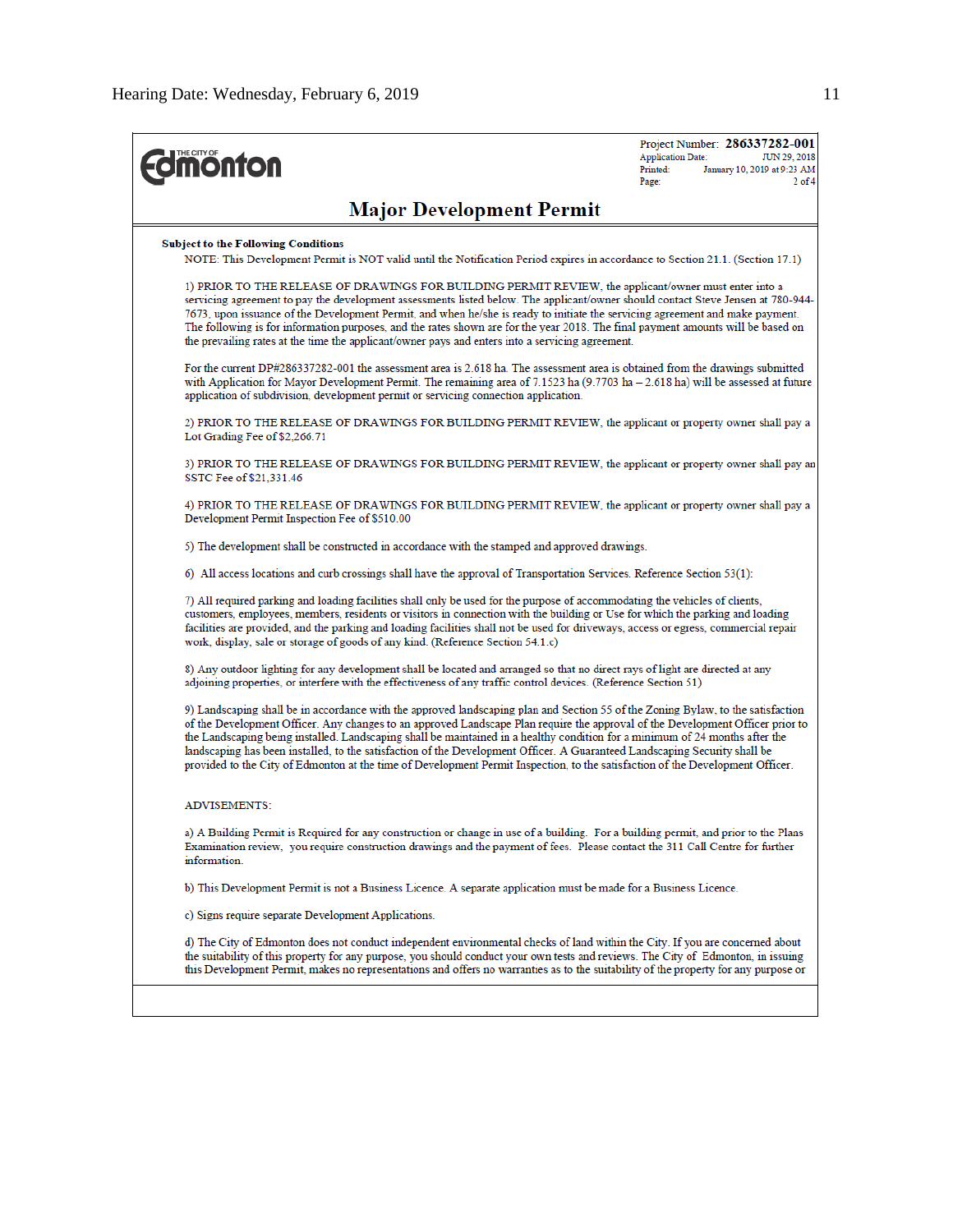Project Number: 286337282-001 **Edition** fon JUN 29, 2018 **Application Date:** January 10, 2019 at 9:23 AM Printed: Page:  $3$  of 4 **Major Development Permit** as to the presence or absence of any environmental contaminants on the property. e) An approved Development Permit means that the proposed development has been reviewed against the provisions of this bylaw. It does not remove obligations to conform with other legislation, bylaws or land title instruments including, but not limited to, the Municipal Government Act, the Safety Codes Act or any caveats, restrictive covenants or easements that might be attached to the Site (Reference Section 5.2). f) Upon the first Development Permit Inspection and determination that landscape construction has been completed in compliance with the approved Landscape Plan, 20% of the approved Guaranteed Landscape Security shall be collected and retained for a period of 24 months from the date of first Development Permit Inspection. Sites that are not completed or are not compliant with approved Landscape Plans at the first Development Permit Inspection, shall be required to submit a Security for incomplete work, up to and including the full value of the approved Guaranteed Landscape Security value. SUBDIVISION PLANNING - TRANSPORTATION **CONDITIONS:** 1. Access to the site from to 231 Street exists, as shown on Enclosure I and II. Any modification to the existing culvert crossing access requires the review and approval of Subdivision Planning. 2. There may be utilities within road right-of-way not specified that must be considered during construction. The owner/applicant is responsible for the location of all underground and above ground utilities and maintaining required clearances as specified by the utility companies. Alberta One-Call (1-800-242-3447) and Shaw Cable (1-866-344-7429; www.digshaw.ca) should be contacted at least two weeks prior to the work beginning to have utilities located. Any costs associated with relocations and/or removals shall be at the expense of the owner/applicant. 3. Any hoarding or construction taking place on road right-of-way requires an OSCAM (On-Street Construction and Maintenance) permit. OSCAM permit applications require Transportation Management Plan (TMP) information. The TMP must include: •the start/finish date of project; ·accommodation of pedestrians and vehicles during construction; .confirmation of lay down area within legal road right of way if required; and to confirm if crossing the sidewalk and/or boulevard is required to temporarily access the site. It should be noted that the hoarding must not damage boulevard trees. The owner or Prime Contractor must apply for an OSCAM online at: https://www.edmonton.ca/business\_economy/licences\_permits/oscam-permit-request.aspx and, https://www.edmonton.ca/documents/ConstructionSafety.pdf 4. Any boulevard damage occurring as a result of construction traffic must be restored to the satisfaction of Development Inspections, as per Section 15.5(f) of the Zoning Bylaw. All expenses incurred for repair are to be borne by the owner. **ADVISEMENTS:** 1. With future development of the site, Subdivision Planning may require the reconstruction of the existing access to the site. The owner would be responsible for all costs associated with the construction. 2.An approved Concept drawing for the widening of 231 Street from Whitemud Drive to Yellowhead Trail (Enclosure II) was completed in 2012, however this project is unfunded therefore the timing of construction is unknown at this time. A portion of land is required from this parcel to accommodate the future widening the arterial road. It should also be noted that the design and location of the site access may be reviewed upon reconstruction or widening of 231 Street. 3. With all future subdivision and development of the site, Subdivision Planning asks that the applicant/owner respect the portion of land required for the future widening of 231 Street when developing or subdividing the site.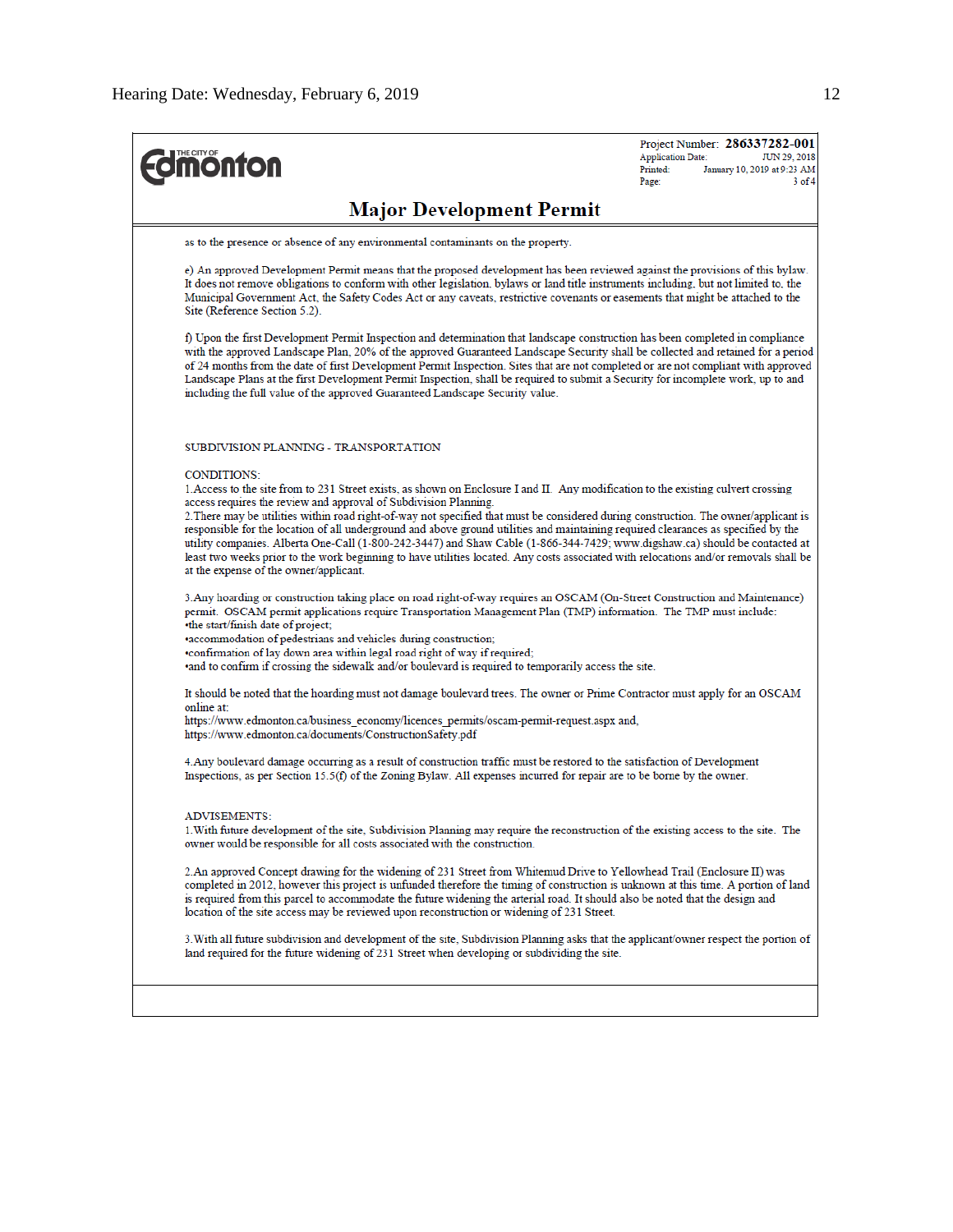| <b>Imonton</b>                                                                                                                                                              |                   |                                 |                 | <b>Application Date:</b><br>Printed:<br>Page: | Project Number: 286337282-001<br>JUN 29, 2018<br>January 10, 2019 at 9:23 AM<br>4 of 4 |
|-----------------------------------------------------------------------------------------------------------------------------------------------------------------------------|-------------------|---------------------------------|-----------------|-----------------------------------------------|----------------------------------------------------------------------------------------|
|                                                                                                                                                                             |                   | <b>Major Development Permit</b> |                 |                                               |                                                                                        |
| <b>Variances</b><br>Landscaping - The proportion of deciduous to coniferous tress and shrubs is 0:100, instead of 50:50 (Section 55.3(c))                                   |                   |                                 |                 |                                               |                                                                                        |
| <b>Rights of Appeal</b><br>This approval is subject to the right of appeal as outlined in Chapter 24, Section 683 through 689 of the Municipal Government<br>Amendment Act. |                   |                                 |                 |                                               |                                                                                        |
| Notice Period Begins: Dec 20, 2018                                                                                                                                          |                   |                                 |                 |                                               |                                                                                        |
| Fees                                                                                                                                                                        |                   |                                 |                 |                                               |                                                                                        |
|                                                                                                                                                                             | <b>Fee Amount</b> | <b>Amount Paid</b>              | <b>Receipt#</b> | <b>Date Paid</b>                              |                                                                                        |
| Major Dev. Application Fee                                                                                                                                                  | \$948.00          | \$948.00                        | 05163373        | Jul 05, 2018                                  |                                                                                        |
| Development Permit Inspection Fee                                                                                                                                           | \$510.00          |                                 |                 |                                               |                                                                                        |
| Lot Grading Fee                                                                                                                                                             | \$2,266.71        |                                 |                 |                                               |                                                                                        |
| Sanitary Sewer Trunk Fund 2012+                                                                                                                                             | \$21,331.46       |                                 |                 |                                               |                                                                                        |
| Total GST Amount:                                                                                                                                                           | \$0.00            |                                 |                 |                                               |                                                                                        |
| <b>Totals for Permit:</b><br>$(S24, 108.17$ outstanding)                                                                                                                    | \$25,056.17       | \$948.00                        |                 |                                               |                                                                                        |
|                                                                                                                                                                             |                   |                                 |                 |                                               |                                                                                        |
|                                                                                                                                                                             |                   |                                 |                 |                                               |                                                                                        |
|                                                                                                                                                                             |                   |                                 |                 |                                               |                                                                                        |
|                                                                                                                                                                             |                   |                                 |                 |                                               |                                                                                        |
|                                                                                                                                                                             |                   |                                 |                 |                                               |                                                                                        |